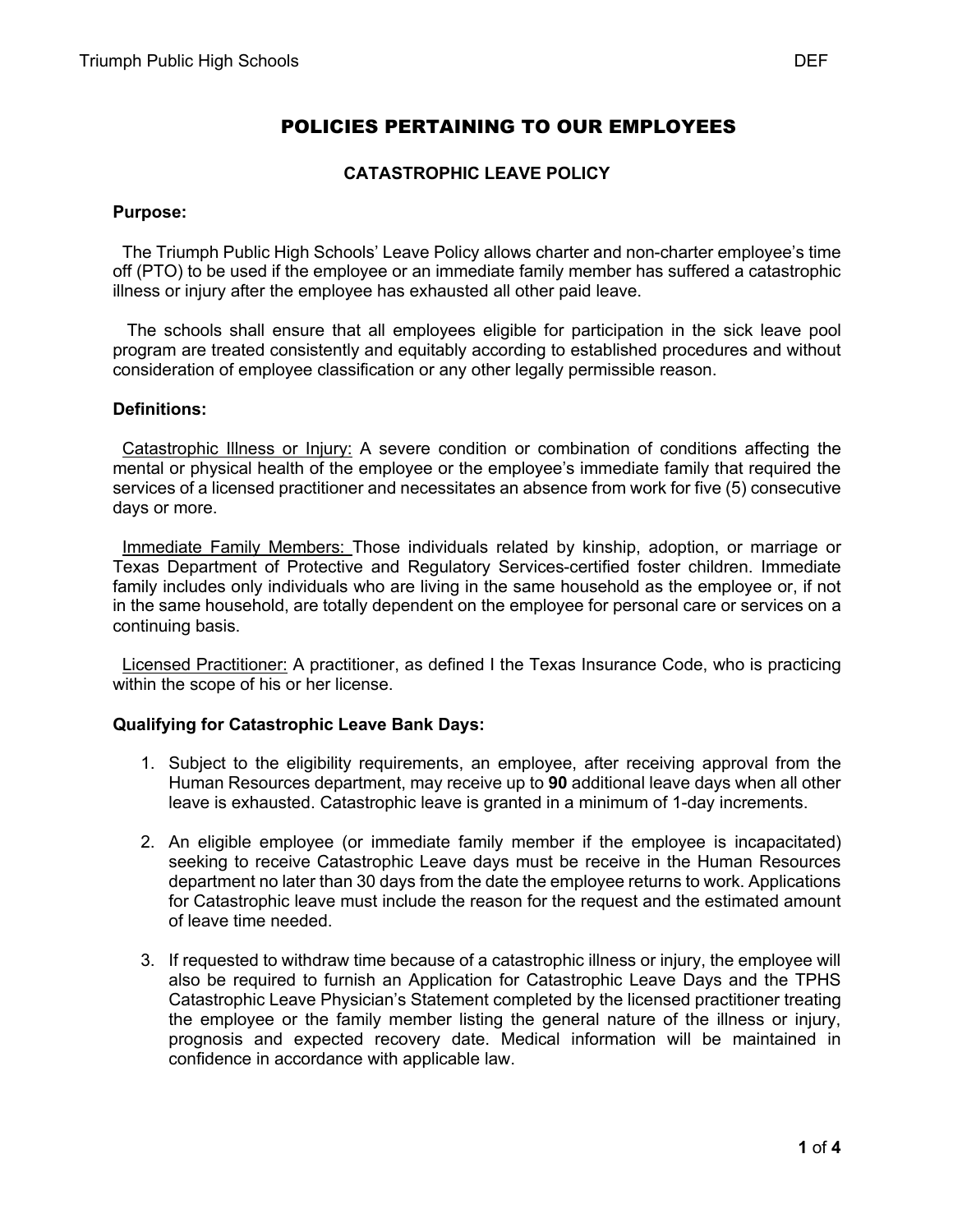- 4. Intermittent leave may be granted for medically necessary periodic treatment of catastrophic illness if certified by a physician. Intermittent leave forms are required for these circumstances.
- 5. The Catastrophic Leave Days may be used by members whose immediate family has suffered a catastrophic illness or injury.
- 6. Catastrophic Leave Days may be granted for absences for working days only and will not be granted for holidays, vacation days, or other such days for which the member is not paid. Catastrophic leave will not cover any time for which short-term or long-term disability benefits are received.
- 7. Catastrophic Leave Days are granted only for catastrophic illness or injury that necessitated or will necessitate an absence from work of longer than five (5) consecutive days, based on the Catastrophic Leave definitions (see below).

## Eligibility & Exclusions:

- 1. All regular charter and non-charter employees are eligible to participate in the employee sick leave pool. A regular (eligible) employee is one who works at least **30 to 40 hours** per week during the academic year, and who has been employed by the organization for at least consecutive years. **[Board of Directors to determine number of years** employee would have been employed.]
- 2. Exclusions include normal elective or routine surgery; outpatient procedures (anything considered outpatient as defined by hospital verification is excluded, including observation status); mental disability that is not considered a serious mental illness" as defined by Texas laws; worker's compensations income eligibility; and part-time absences or modified duty. Pregnancy will not be treated as a catastrophic illness except when severe illness and prolonged complications arise with respect to either the mother or the child.
- 3. The estate of a deceased employee is not entitled to payment for unused sick leave acquired by that employee from the sick leave pool or previously donated to the pool.

# **Contribution of Time:**

- 1. To contribute sick leave time to the pool, a charter or non-charter employee must submit a form to Human Resources in accordance with prescribed procedures. Sick leave pool forms may be obtained from the Human resources office.
- 2. An employee may not donate sick leave time for use by a specific individual.
- 3. An eligible employee may transfer to the pool one day or more of the employee's accrued sick leave. Contributions will be in one-day increments. A retiring employee may designate the number of his/her accrued sick leave hours to be donated on retirement to the sick leave pool.
- 4. The Pool Administrator will credit the sick leave oil with the amount of time contributed by that employee and will deduct or direct the deduction of a corresponding amount of time from the employee's sick leave accrual as if the employee had used the time for permissible purposes.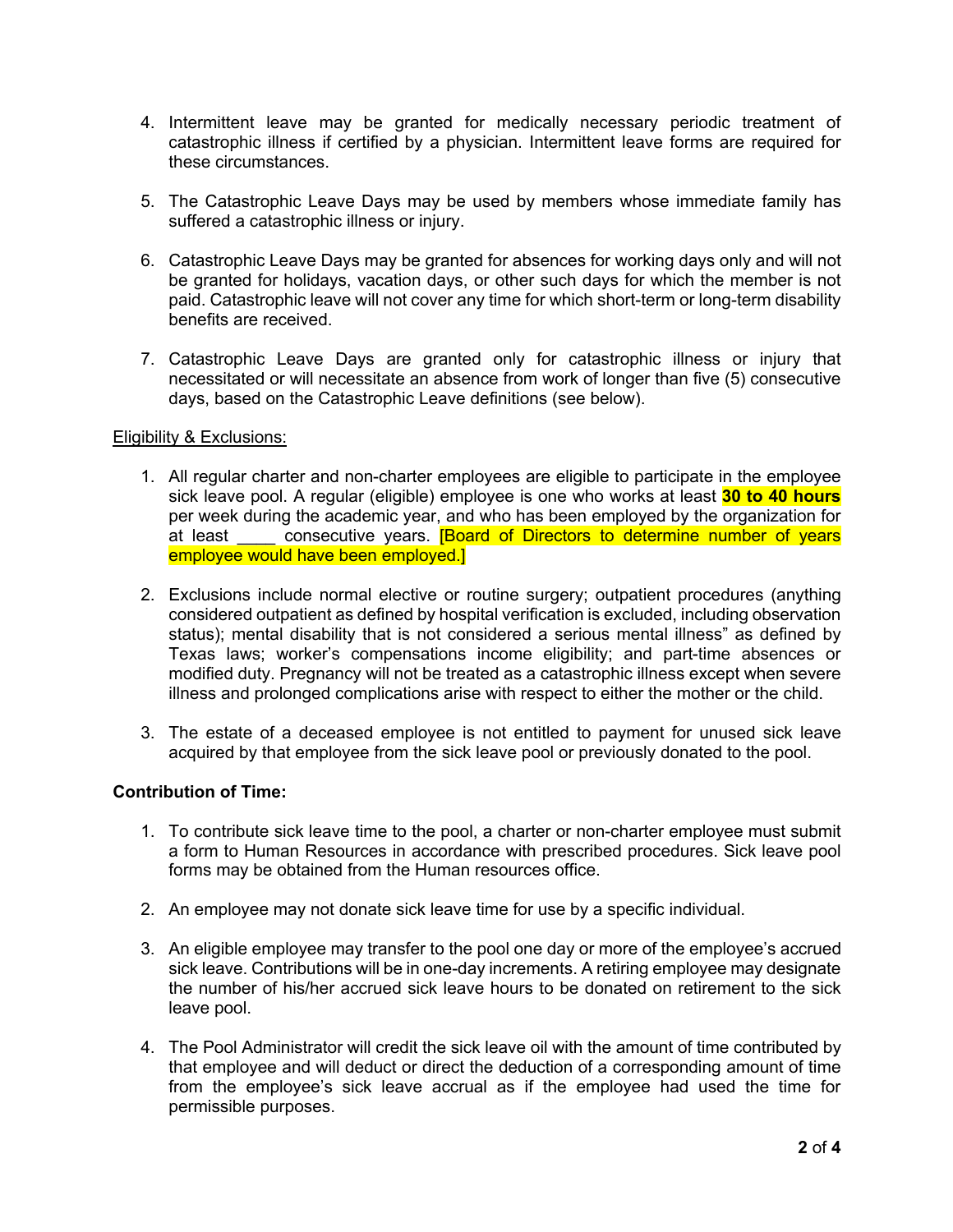- 5. School leaders may offer to terminating employees the opportunity to donate accrued sick leave time to the sick leave pool.
- 6. All contributions will be voluntary.
- 7. If, however, the leave is coming from the non-charter programs, that amount of money for the leave being taken would also come from the non-charter program through a cost allocation or other budget transfer.

## **Equal Treatment:**

- 1. An employee absent on sick leave through the sick leave pool will be treated for all purposed as if the employee were absent on earned sick leave.
- 2. All eligible employees will have equal access to the pool. Decisions to allocate pool resources to eligible employees will be equitable, consistent, and without regard to employee classification or any other legally impermissible reason.

#### Denial of Catastrophic Leave Requests:

Possible reasons to be denied a request for Catastrophic leave include, but are not limited to:

- The employee does not meet leave criteria;
- The employee appears to have managed leave ineffectively (has used leave as accrued without medical certification);
- The employee's request is unwarranted by circumstances;
- A lack of proper medical documentation; or
- Employee who has been reprimanded in writing or on performance plan at any time during the prior 12 months preceding request.

#### Abuse of Catastrophic Leave:

- 1. Abuse of leave from the Catastrophic Leave policy includes, but is not limited to, the following:
	- Misrepresentations
	- A fraudulent medical certification
	- Working elsewhere while on leave
	- Violation of general leave policies
- 2. Employees who abuse the catastrophic leave benefits are subject to discipline that may include, but is not limited to:
	- Repayment of leave days
	- Denial of pay increase
	- Suspension
	- Demotion
	- Termination